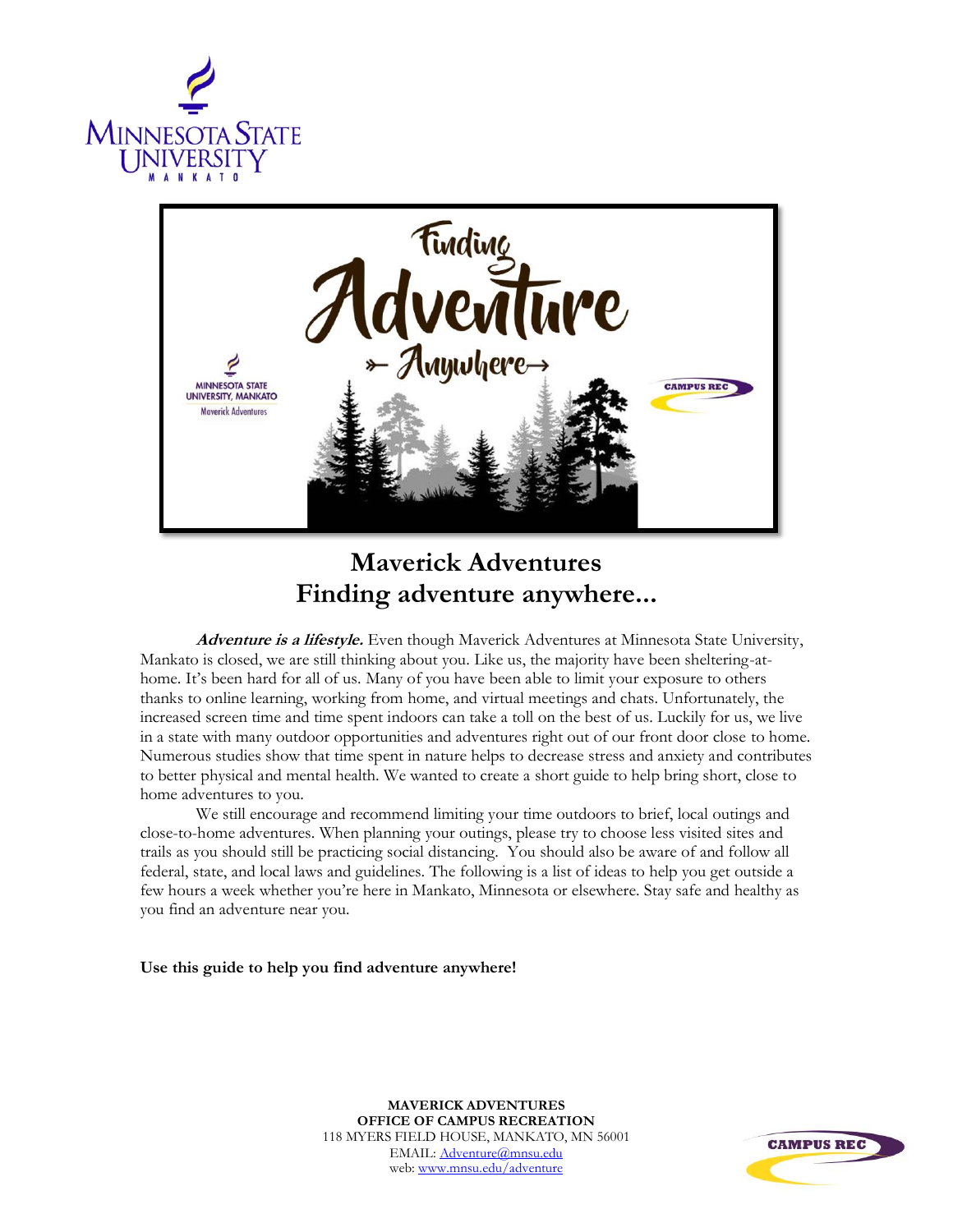



**Hikes in the Mankato area:** Mankato and North Mankato are full of trails. These trails include dirt, paved, and multiuse hiking and walking trails. The City of Mankato has created a map of the trails located in both Mankato and North Mankato.

<https://www.mankatomn.gov/home/showdocument?id=1312>There are many regional trails and parks as well including Seven Mile Creek County Park, Kiwanis Recreation Area, and Indian Lake Conservation Area.

**Hiking in Minnesota and beyond:** Some of you who may come across our site might not be from Mankato but elsewhere in Minnesota or another state altogether. Minnesota is full of state parks and trails. You can visit the Minnesota DNR website

[\(https://www.dnr.state.mn.us/state\\_parks/index.html\)](https://www.dnr.state.mn.us/state_parks/index.html) to find a trail or park near you. If you are not near a Minnesota State Park or from another state you can search these sites for a trail near you: <https://www.hikingproject.com/> or<https://www.alltrails.com/>



**Biking in the greater Mankato area: T**he Mankato area has a wide variety of biking opportunities. Many of the loops and trails connect. While you are biking the trails, you may find a new, enjoyable way of getting around Mankato for future use! You can find a map of the bike trails in Mankato here: [\(https://www.mankatomn.gov/home/showdocument?id=130\)](https://www.mankatomn.gov/home/showdocument?id=130) and here: [\(https://www.mankatomn.gov/home/showdocument?id=1312\)](https://www.mankatomn.gov/home/showdocument?id=1312). You can find more information about the bike loops here: [\(https://www.visitgreatermankato.com/biking-loops/\)](https://www.visitgreatermankato.com/biking-loops/). **Mountain biking:** Mankato does have some options related to mountain biking including the [Kiwanis Mountain Bike Trail](https://www.mtbproject.com/trail/7004427/kiwanis-mountain-bike-trail-mankato) at Kiwanis Recreation Area. For people outside of the Mankato area, you can find more trails at [\(www.mtbproject.com\)](http://www.mtbproject.com/).



**Birding:** Birding is an activity that can stand alone or done in combination with another activity. It's a fun activity the whole family can enjoy (https://www.nps.gov/articles/birding-for-beginners.htm). The Mankato area has multiple great spots for birding, including Indian Lake Conservation Area, Kasota Prairie Scientific and Natural Area, Seven Mile Creek Park, and Minneopa State Park. You can find more birding areas around Mankato and Minnesota at [\(https://mn.audubon.org/birds/birding-minnesota\)](https://mn.audubon.org/birds/birding-minnesota). For help with bird identification, the following

website is a helpful resource (https://www.allaboutbirds.org/news/?pid=1189). Lastly, here are some fun activities for kids involving birds and birding [\(https://www.audubon.org/get](https://www.audubon.org/get-outside/activities/audubon-for-kids)[outside/activities/audubon-for-kids\)](https://www.audubon.org/get-outside/activities/audubon-for-kids).



Paddling: A quintessential Minnesota activity, paddling is a great way to experience the outdoors either solo or with the whole family. Our 10,000+ lakes and numerous rivers offer adventure for all skill levels. With more miles of river than any other county in Minnesota, Blue Earth County and the Mankato area has an abundance of paddling opportunities: [Paddling in Mankato](https://www.visitgreatermankato.com/mankato/explore/water-adventure/) Not in the Mankato area? No worries. [Paddling.com](https://paddling.com/paddle/locations/) has an abundance of information on thousands of locations all across the country, including trip reports! Always remember to wear a PFD, and check the water information before you go: [Minnesota DNR River Levels,](https://www.dnr.state.mn.us/river_levels/index.html) [USGS Water Data,](https://waterdata.usgs.gov/nwis/uv?site_no=05320000)

[NOAA Hydrologic Prediction](https://water.weather.gov/ahps2/hydrograph.php?wfo=mpx&gage=rapm5)

**MAVERICK ADVENTURES OFFICE OF CAMPUS RECREATION** 118 MYERS FIELD HOUSE, MANKATO, MN 56001 EMAIL[: Adventure@mnsu.edu](mailto:Adventure@mnsu.edu) web: [www.mnsu.edu/adventure](http://www.mnsu.edu/adventure)

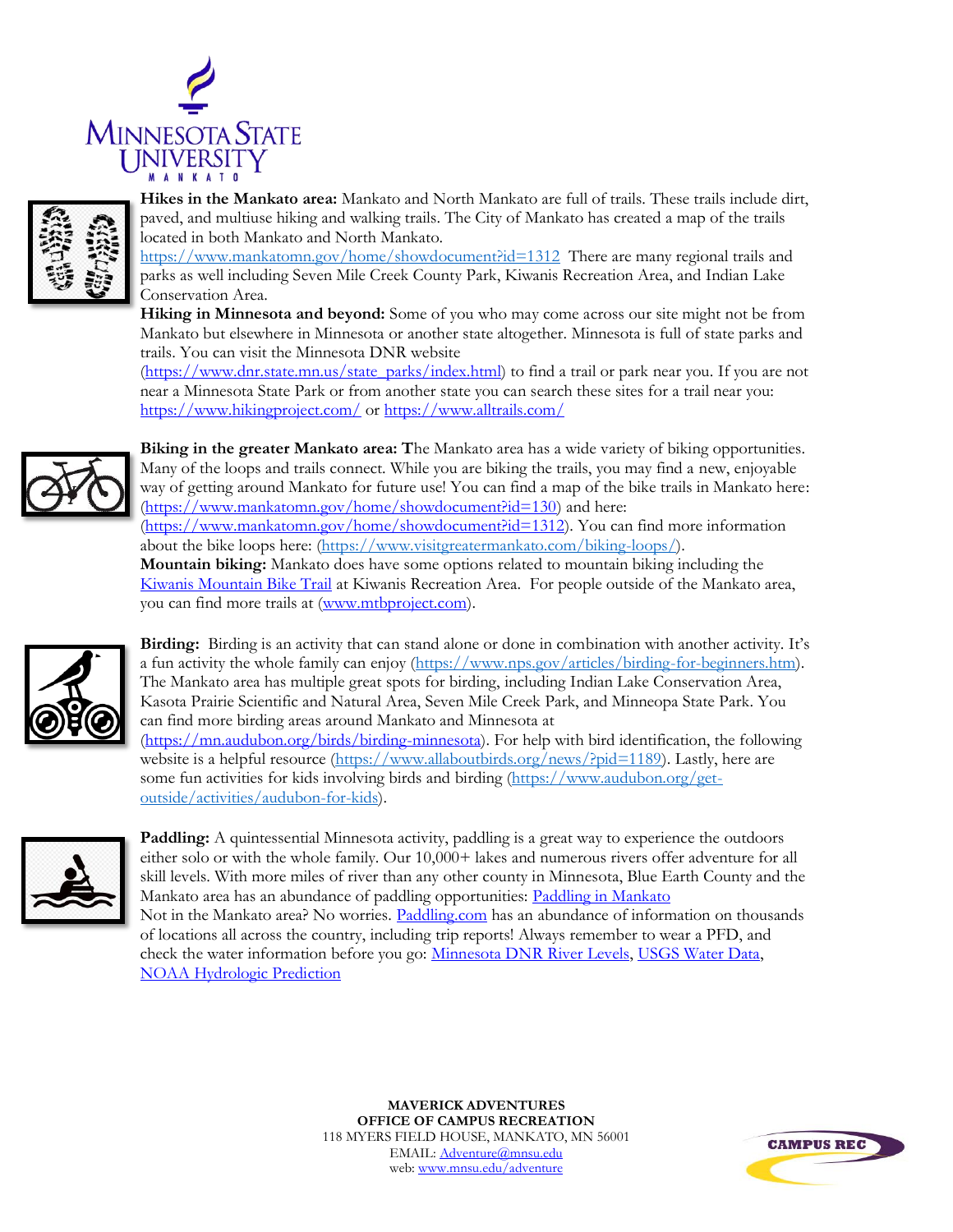



**Geocaching:** Geocaching brings treasure hunting to life! There are thousands of caches hidden all over the state. Some are in parks or other recreation areas, but many are in urban and suburban areas, and many could be within walking distance of your home. Some involve a bit more physical effort, and others require some problem solving. All you need is a smartphone or other GPS device to get in on the adventure! Check out [Geocaching.com](https://www.geocaching.com/play/search) to learn more. More resources: [MN Geocaching](https://www.dnr.state.mn.us/geocaching/index.html)



**Mindfulness:** When most people think of mindfulness, they think of meditation. Yes. People who meditate are practicing mindfulness, but mindfulness is much more than meditation alone. It's being aware of your thoughts, feelings, bodily sensations, and surroundings in the present moment. You can practice mindfulness anywhere including on a walk or at home! You can find more information about mindfulness, how to practice mindfulness, and its benefits here:

[\(https://greatergood.berkeley.edu/topic/mindfulness/definition#what-is-mindfulness\)](https://greatergood.berkeley.edu/topic/mindfulness/definition#what-is-mindfulness) and here: [\(https://www.mayoclinic.org/healthy-lifestyle/consumer-health/in-depth/mindfulness](https://www.mayoclinic.org/healthy-lifestyle/consumer-health/in-depth/mindfulness-exercises/art-20046356)[exercises/art-20046356\)](https://www.mayoclinic.org/healthy-lifestyle/consumer-health/in-depth/mindfulness-exercises/art-20046356)



**Nature journaling and sketching:** It's no secret that people enjoy the outdoors. What are your favorite outdoor activities? Have you ever sat down and reflected on how these activities and the outdoors affect you? Have you just sat outside somewhere to take in the beauty of the world around us? Nature journaling and sketching is an excellent tool to help you reflect in the outdoors. It's also a great way to keep your brain active. [Nature Mentor](https://nature-mentor.com/nature-journaling/) is a good introduction to nature journaling and sketching. Here are a few examples of journal sketching as well: [\(https://johnmuirlaws.com/portfolio/\)](https://johnmuirlaws.com/portfolio/).



**Photography:** Springtime is an excellent opportunity for outdoor and nature photography. The colors are vibrant, animals are active, and temperatures are warmer. You don't need expensive gear either. You can use a cell phone, a basic point-and-shoot camera, or an old film camera if you have a roll of film at home. <https://www.outdoorphotographer.com/tips-techniques/>

**Wildflowers and plant identification:** The seasons are changing, and spring is upon us once again. The trees and flowers are becoming more vibrant and colorful every day. Spring is an excellent time to find and identify wildflowers as they are active and blooming. [\(https://wildflowersearch.org/\)](https://wildflowersearch.org/) A few good places in the Mankato area include Minneopa State Park, Rasmussen Woods, and Kasota Prairie Scientific and Natural Area, but you can also do it right out your front door at a local park, walking down the sidewalk, or a nearby trail.



**Historical & Art sites and tours:** The Mankato area is full of historical monuments, areas, and tours. During a walk near your home, you can learn something new about your local area. You can find a Mankato walking tour here: [\(https://www.citycentermankato.com/city-center/things-to](https://www.citycentermankato.com/city-center/things-to-do/history/)[do/history/\)](https://www.citycentermankato.com/city-center/things-to-do/history/) and for North Mankato here: [\(https://www.northmankato.com/history\)](https://www.northmankato.com/history). Mankato and North Mankato are full of art as well. You can find sculptures and paintings throughout the two cities. [\(https://www.citycentermankato.com/city-center/cityart-mankato/\)](https://www.citycentermankato.com/city-center/cityart-mankato/)

> **MAVERICK ADVENTURES OFFICE OF CAMPUS RECREATION** 118 MYERS FIELD HOUSE, MANKATO, MN 56001 EMAIL[: Adventure@mnsu.edu](mailto:Adventure@mnsu.edu) web: [www.mnsu.edu/adventure](http://www.mnsu.edu/adventure)